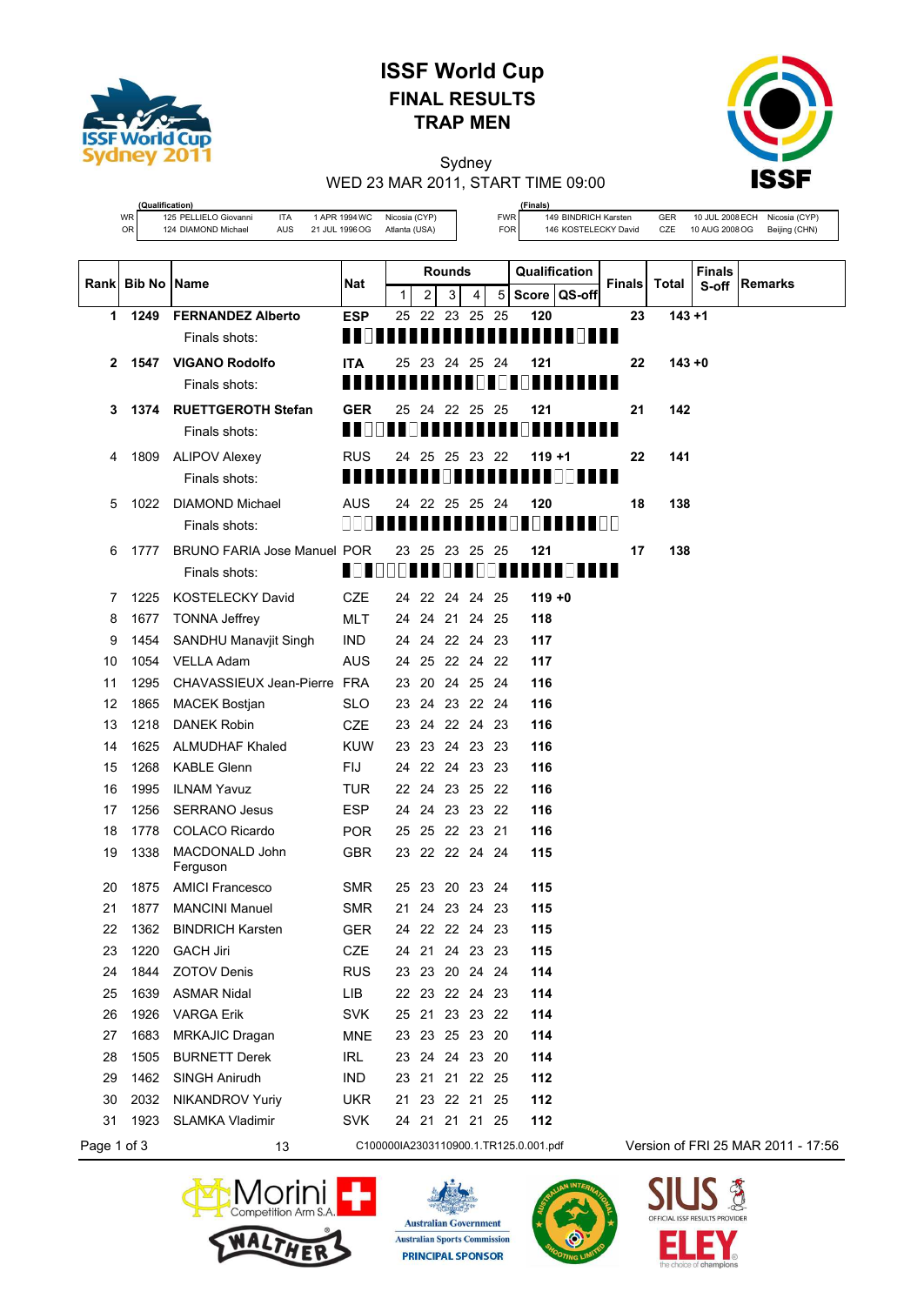|      |                    |                                 |            | Rounds |       | Qualification  |          |     | Finals       |               |       |       |                |
|------|--------------------|---------------------------------|------------|--------|-------|----------------|----------|-----|--------------|---------------|-------|-------|----------------|
| Rank | <b>Bib No Name</b> |                                 | <b>Nat</b> | 1      | 2     | 3              | 4        | 5   | Score QS-off | <b>Finals</b> | Total | S-off | Remarks        |
| 32   | 1162               | LIU Jie                         | <b>CHN</b> | 23     | 23    | 21             | 23       | 22  | 112          |               |       |       |                |
| 33   | 2001               | <b>TUZUN Oguzhan</b>            | <b>TUR</b> |        |       | 24 24 20 22 22 |          |     | 112          |               |       |       |                |
| 34   | 1337               | <b>LING Edward</b>              | GBR        |        |       | 24 23 22 22 21 |          |     | 112          |               |       |       |                |
| 35   | 1533               | <b>FABBRIZI Massimo</b>         | ITA        | 21     | 24    | 24 23 20       |          |     | 112          |               |       |       |                |
| 36   | 1779               | SILVA Manuel                    | <b>POR</b> | 24     | 24    | 24 20          |          | -20 | 112          |               |       |       |                |
| 37   | 1811               | CHEBANOV Igor                   | RUS        | 22 21  |       | 23 21          |          | -24 | 111          |               |       |       |                |
| 38   | 1278               | <b>JOKINEN Ari</b>              | <b>FIN</b> | 21     |       | 24 23 20 23    |          |     | 111          |               |       |       |                |
| 39   | 1535               | <b>FRASCA Erminio</b>           | <b>ITA</b> | 24     | 22    | 19 24          |          | -22 | 111          |               |       |       |                |
| 40   | 1467               | <b>SINGH Mansher</b>            | <b>IND</b> |        |       | 24 22 20 23 22 |          |     | 111          |               |       |       |                |
| 41   | 1754               | TOPACIO Hagen Alexander PHI     |            |        |       | 21 23 24 21 22 |          |     | 111          |               |       |       |                |
| 42   | 1191               | ZHANG Yiyao                     | <b>CHN</b> |        |       | 22 21 24 23 21 |          |     | 111          |               |       |       |                |
| 43   | 1168               | <b>SUN Chonglun</b>             | <b>CHN</b> |        | 22 19 | 22 24 23       |          |     | 110          |               |       |       |                |
| 44   | 1641               | <b>BOU KAMEL Talih</b>          | LIB        | 23     | 21    | 23 19 23       |          |     | 109          |               |       |       | A <sub>3</sub> |
| 45   | 1869               | ZNIDERCIC Matej                 | <b>SLO</b> | 23     | 21    | 21  23  21     |          |     | 109          |               |       |       |                |
| 46   | 1104               | COSTA Carlos Alberto Luiz<br>Da | <b>BRA</b> | 21     |       | 23 22 22 21    |          |     | 109          |               |       |       |                |
| 47   | 2057               | <b>MEIN Derrick Scott</b>       | <b>USA</b> |        | 23 23 | 19 24          |          | -20 | 109          |               |       |       |                |
| 48   | 1507               | <b>MURPHY Philip</b>            | IRL        | 23     | 20    | 24 22          |          | 20  | 109          |               |       |       |                |
| 49   | 2052               | HADDEN Ryan                     | <b>USA</b> |        |       | 22 22 23 23    |          | -19 | 109          |               |       |       |                |
| 50   | 1077               | <b>BABAYEV Elchin</b>           | AZE        |        |       | 23 23 23 21    |          | -19 | 109          |               |       |       |                |
| 51   | 1604               | <b>LEE Young Sik</b>            | <b>KOR</b> | 21     |       | 24 22 20 21    |          |     | 108          |               |       |       |                |
| 52   | 1308               | PAES Jean Yves                  | <b>FRA</b> |        |       | 22 22 22 22 20 |          |     | 108          |               |       |       |                |
| 53   | 1108               | <b>MAURINA Guilherme</b>        | <b>BRA</b> |        |       | 21 23 23 21 20 |          |     | 108          |               |       |       |                |
| 54   | 1069               | <b>SCHERHAUFER Andreas</b>      | AUT        | 22 21  |       | 21 20 23       |          |     | 107          |               |       |       |                |
| 55   | 1788               | AL RUMAIHI Mohammed             | QAT        | 22 21  |       |                | 19 23 22 |     | 107          |               |       |       |                |
| 56   | 1328               | <b>EXTON Carl</b>               | <b>GBR</b> |        |       | 22 22 21 20    |          | -22 | 107          |               |       |       |                |
| 57   | 1065               | <b>GOISER Alois</b>             | <b>AUT</b> |        |       | 23 22 20 20    |          | -22 | 107          |               |       |       |                |
| 58   | 2000               | SINMAZISIK Mustafa Can          | TUR        |        | 22 24 | 19 20 22       |          |     | 107          |               |       |       |                |
| 59   | 1733               | <b>SINCLAIR Allan</b>           | <b>NZL</b> | 23     |       | 24 18 20       |          | -22 | 107          |               |       |       |                |
| 60   | 1674               | <b>DEGUARA Rennie</b>           | MLT        |        |       | 21 22 20 24 20 |          |     | 107          |               |       |       |                |
| 61   | 1801               | <b>THOMPSON Richard Eric</b>    | <b>RSA</b> | 21     |       | 24 24 20 18    |          |     | 107          |               |       |       |                |
| 62   | 1918               | <b>FILIPOVIC Mario</b>          | <b>SVK</b> |        |       | 20 20 21 22 23 |          |     | 106          |               |       |       |                |
| 63   | 1506               | <b>BYRNE Wayne William</b>      | IRL        | 21     | 20    | 22 24          |          | -19 | 106          |               |       |       |                |
| 64   | 1100               | <b>BELLO Andre Luiz</b>         | <b>BRA</b> | 23 21  |       | 21 23          |          | -18 | 106          |               |       |       |                |
| 65   | 1725               | <b>FOSTER Geoffrey Bernard</b>  | <b>NZL</b> |        |       | 18 23 20 22 21 |          |     | 104          |               |       |       |                |
| 66   | 1037               | PEDULLA Nino                    | <b>AUS</b> | 21     | 21    | 21             | 21       | -20 | 104          |               |       |       |                |
| 67   | 1134               | MC DOUGALL Len                  | CAN        |        |       | 22 20 20 19 22 |          |     | 103          |               |       |       |                |
| 68   | 1965               | <b>SRESTHAPORN Savate</b>       | <b>THA</b> | 23 21  |       | 19 19 21       |          |     | 103          |               |       |       |                |
| 69   | 2031               | NAUMENKO Vyacheslav             | <b>UKR</b> | 22 21  |       | 19 20 20       |          |     | 102          |               |       |       |                |
| 70   | 2066               | SALAS Benjamin David            | <b>USA</b> | 21     | 19    | 22 20 19       |          |     | 101          |               |       |       |                |
| 71   | 1675               | <b>GALEA James</b>              | <b>MLT</b> | 20     |       | 24 17 17 19    |          |     | 97           |               |       |       |                |
| 72   | 1722               | <b>BROWNE COLE Myles</b>        | <b>NZL</b> | 21     |       | 18  18  18  19 |          |     | 94           |               |       |       |                |
| 73   | 1079               | <b>ISMAYILOV Elvin</b>          | AZE        | 19     | 18    | 20 17 19       |          |     | 93           |               |       |       |                |
| 74   | 1802               | <b>THOMPSON Robert Ivan</b>     | <b>RSA</b> |        |       | 18 14 15 16 16 |          |     | 79           |               |       |       |                |
|      | 1210               | <b>ELLINAS Georgios</b>         | <b>CYP</b> |        |       |                |          |     |              |               |       |       | <b>DNS</b>     |

Page 2 of 3 86F7 13 C1000001A2303110900.1.TR125.0.001.pdf Version of FRI 25 MAR 2011 - 17:56







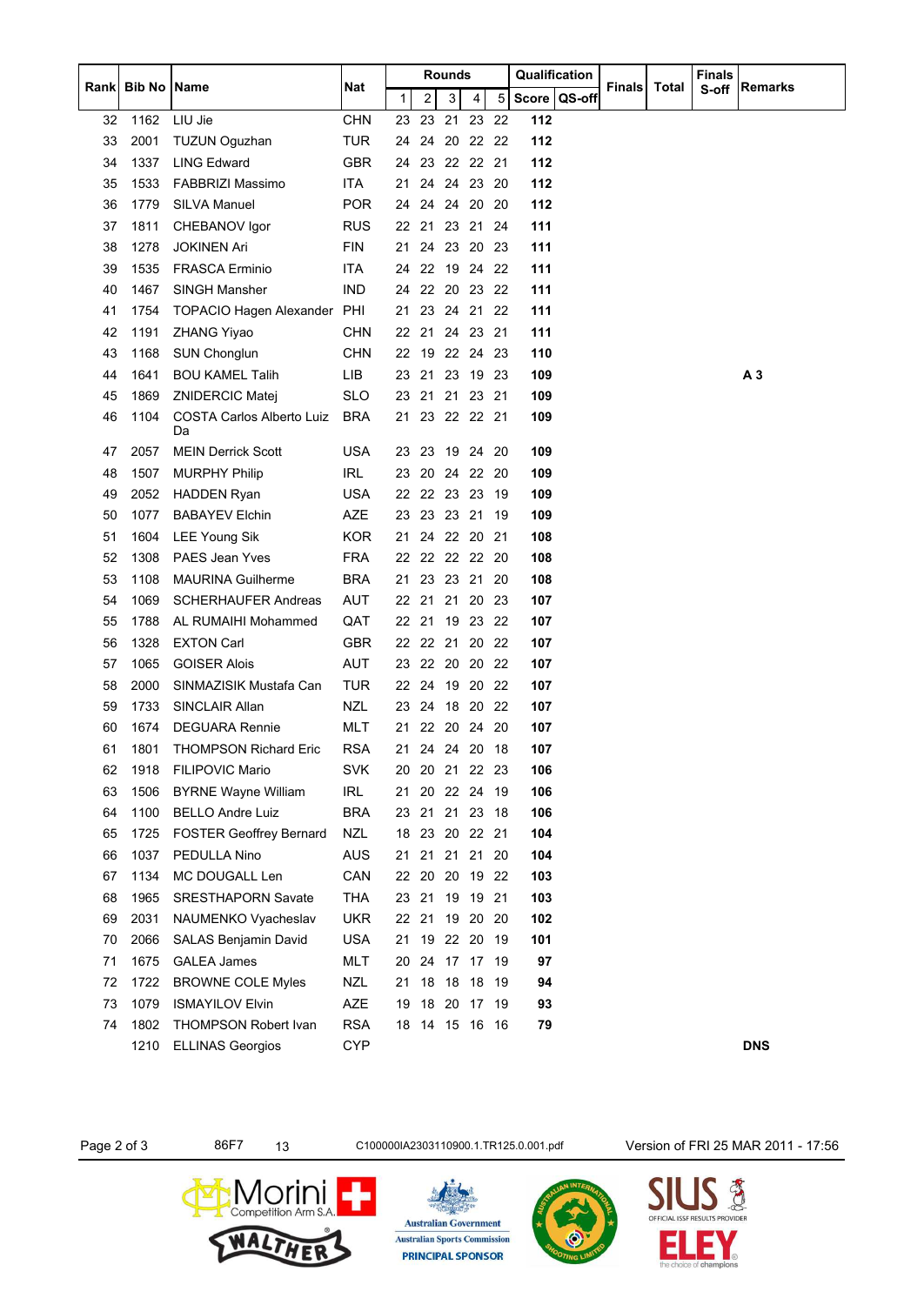|  | Rankl Bib No IName |  | <b>Nat</b> | Rounds      | Qualification  | Total<br><b>Finals</b> |  | <b>Finals</b> |  |
|--|--------------------|--|------------|-------------|----------------|------------------------|--|---------------|--|
|  |                    |  |            | $\sim$<br>ີ | 5 Score QS-off |                        |  | S-off Remarks |  |

### Summary

Number of shooters on this list: 75; Total number of shooters: 87

#### **Note**

Please note that there are records equally achieved by several shooters and only the first to set the record is shown. Refer to the Records list on ISSF website: www.issf-sports.org

| A <sub>3</sub> | Shooter 1641 BOU KAMEL Talih (LIB) - ISSF Rule 9.13.4.4.2 Absent Shooter |            |                           |            |                                |  |  |  |  |  |  |  |  |
|----------------|--------------------------------------------------------------------------|------------|---------------------------|------------|--------------------------------|--|--|--|--|--|--|--|--|
| Legend         |                                                                          |            |                           |            | C496FE20                       |  |  |  |  |  |  |  |  |
| <b>Bib No</b>  | <b>Bib Number</b>                                                        | <b>DNS</b> | <b>Did Not Start</b>      | <b>ECH</b> | <b>European Championships</b>  |  |  |  |  |  |  |  |  |
| <b>FOR</b>     | <b>Final Olympic Record</b>                                              | <b>FWR</b> | <b>Final World Record</b> | <b>Nat</b> | <b>Nation</b>                  |  |  |  |  |  |  |  |  |
| OG.            | <b>Olympic Games</b>                                                     | OR.        | <b>Olympic Record</b>     | QS-off     | <b>Qualification Shoot-off</b> |  |  |  |  |  |  |  |  |
| S-off          | Shoot-off                                                                | <b>WC</b>  | <b>World Cup</b>          | WR         | <b>World Record</b>            |  |  |  |  |  |  |  |  |
| Hietory        |                                                                          |            |                           |            |                                |  |  |  |  |  |  |  |  |

History

Release: Approved Version 1 (25/03/2011 5:56:24 PM)

Page 3 of 3 86F7 13 C1000001A2303110900.1.TR125.0.001.pdf Version of FRI 25 MAR 2011 - 17:56







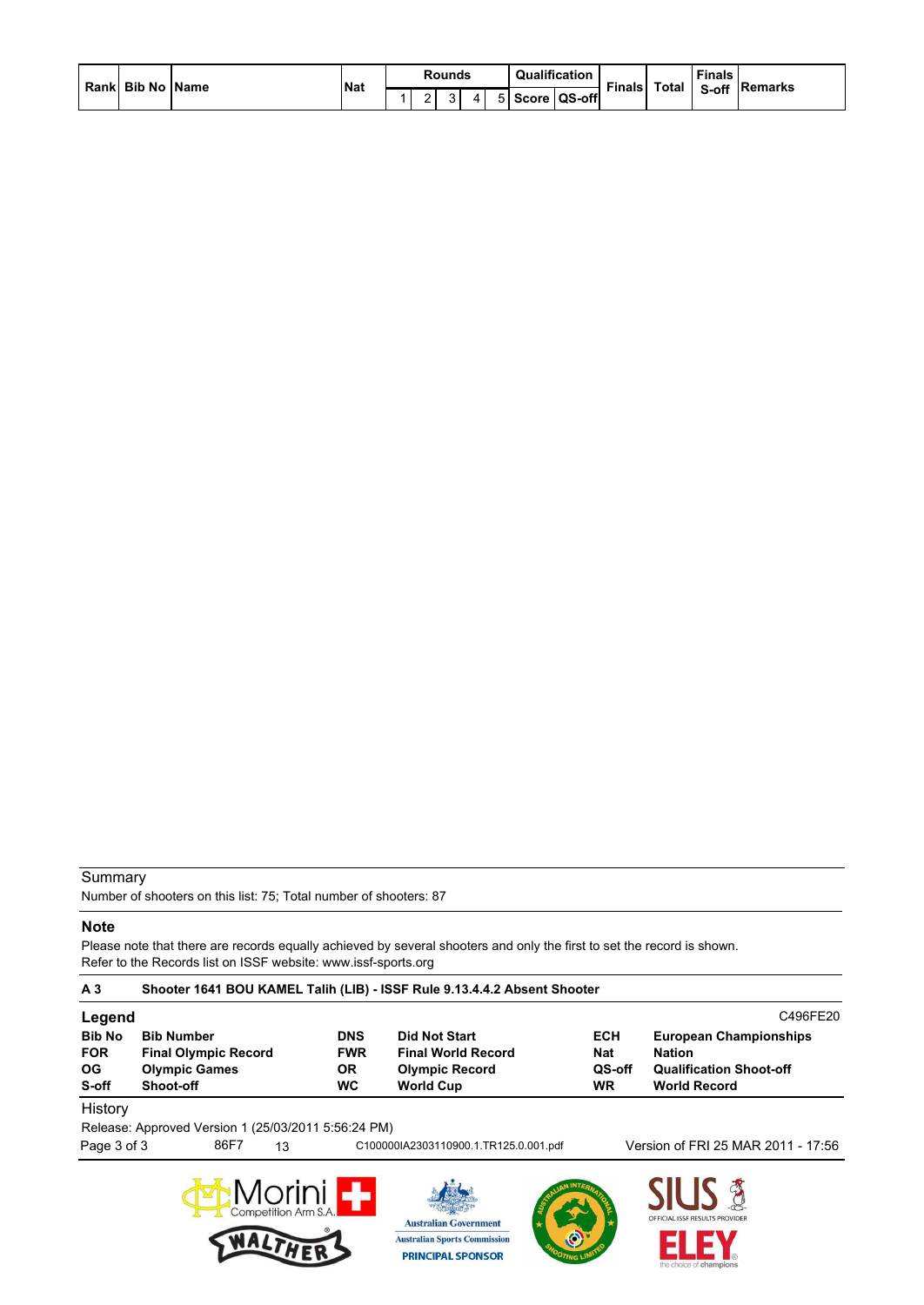

# **ISSF World Cup RESULTS TRAP MEN Qualification** Sydney



WED 23 MAR 2011, START TIME 09:00

|             | (Qualification)                             |                                                                   |                                 |                                |                    |               |          | (Finals)                 |                |                                              |               |            |                                    |                                |
|-------------|---------------------------------------------|-------------------------------------------------------------------|---------------------------------|--------------------------------|--------------------|---------------|----------|--------------------------|----------------|----------------------------------------------|---------------|------------|------------------------------------|--------------------------------|
|             | WR<br>OR                                    | 125 PELLIELO Giovanni<br>ITA<br>124 DIAMOND Michael<br><b>AUS</b> | 1 APR 1994 WC<br>21 JUL 1996 OG | Nicosia (CYP)<br>Atlanta (USA) |                    |               |          | <b>FWR</b><br><b>FOR</b> |                | 149 BINDRICH Karsten<br>146 KOSTELECKY David |               | GER<br>CZE | 10 JUL 2008 ECH<br>10 AUG 2008 OG  | Nicosia (CYP)<br>Beijing (CHN) |
|             |                                             |                                                                   |                                 |                                |                    |               |          |                          |                |                                              |               |            |                                    |                                |
|             |                                             |                                                                   |                                 |                                |                    | <b>Rounds</b> |          |                          | Qualification  |                                              |               |            | <b>Finals</b>                      |                                |
| Rank        | Bib No                                      | Name                                                              | <b>Nat</b>                      | 1                              | 2                  | 3             | 4        | 5                        | Score   QS-off |                                              | <b>Finals</b> | Total      | S-off                              | Remarks                        |
| 1           | 1777                                        | <b>BRUNO FARIA Jose Manuel POR</b>                                |                                 | 23                             | 25                 | 23            | 25       | 25                       | 121            |                                              |               |            |                                    |                                |
| 2           | 1374                                        | <b>RUETTGEROTH Stefan</b>                                         | GER                             | 25                             | 24                 | 22 25         |          | 25                       | 121            |                                              |               |            |                                    |                                |
| 3           | 1547                                        | VIGANO Rodolfo                                                    | <b>ITA</b>                      | 25                             |                    | 23 24 25 24   |          |                          | 121            |                                              |               |            |                                    |                                |
| 4           | 1249                                        | <b>FERNANDEZ Alberto</b>                                          | <b>ESP</b>                      | 25                             | 22                 | 23 25         |          | -25                      | 120            |                                              |               |            |                                    |                                |
| 5           | 1022                                        | <b>DIAMOND Michael</b>                                            | AUS                             | 24                             | 22 25 25           |               |          | -24                      | 120            |                                              |               |            |                                    |                                |
| 6           | 1809                                        | <b>ALIPOV Alexey</b>                                              | <b>RUS</b>                      | 24                             | 25 25 23 22        |               |          |                          | 119 +1         |                                              |               |            |                                    |                                |
| 7           | 1225                                        | KOSTELECKY David                                                  | <b>CZE</b>                      | 24                             | 22 24 24 25        |               |          |                          | $119 + 0$      |                                              |               |            |                                    |                                |
| 8           | 1677                                        | <b>TONNA Jeffrey</b>                                              | MLT                             | 24                             | 24                 |               | 21 24 25 |                          | 118            |                                              |               |            |                                    |                                |
| 9           | 1454                                        | <b>SANDHU Manavjit Singh</b>                                      | <b>IND</b>                      |                                | 24 24              | 22 24 23      |          |                          | 117            |                                              |               |            |                                    |                                |
| 10          | 1054                                        | <b>VELLA Adam</b>                                                 | <b>AUS</b>                      |                                | 24 25 22 24 22     |               |          |                          | 117            |                                              |               |            |                                    |                                |
| 11          | 1295                                        | CHAVASSIEUX Jean-Pierre                                           | FRA                             |                                | 23 20              |               | 24 25 24 |                          | 116            |                                              |               |            |                                    |                                |
| 12          | 1865                                        | <b>MACEK Bostjan</b>                                              | <b>SLO</b>                      |                                | 23 24 23 22 24     |               |          |                          | 116            |                                              |               |            |                                    |                                |
| 13          | 1218                                        | <b>DANEK Robin</b>                                                | <b>CZE</b>                      |                                | 23 24 22 24 23     |               |          |                          | 116            |                                              |               |            |                                    |                                |
| 14          | 1625                                        | <b>ALMUDHAF Khaled</b>                                            | KUW                             |                                | 23 23 24 23 23     |               |          |                          | 116            |                                              |               |            |                                    |                                |
| 15          | 1268                                        | <b>KABLE Glenn</b>                                                | FIJ                             | 24                             | 22 24 23 23        |               |          |                          | 116            |                                              |               |            |                                    |                                |
| 16          | 1995                                        | <b>ILNAM Yavuz</b>                                                | <b>TUR</b>                      |                                | 22 24 23 25        |               |          | -22                      | 116            |                                              |               |            |                                    |                                |
| 17          | 1256                                        | <b>SERRANO Jesus</b>                                              | ESP                             |                                | 24 24 23 23 22     |               |          |                          | 116            |                                              |               |            |                                    |                                |
| 18          | 1778                                        | <b>COLACO Ricardo</b>                                             | <b>POR</b>                      | 25                             | 25                 | 22 23         |          | 21                       | 116            |                                              |               |            |                                    |                                |
| 19          | 1338                                        | MACDONALD John<br>Ferguson                                        | <b>GBR</b>                      |                                | 23 22 22 24 24     |               |          |                          | 115            |                                              |               |            |                                    |                                |
| 20          | 1875                                        | <b>AMICI Francesco</b>                                            | SMR                             | 25                             | 23                 |               | 20 23    | -24                      | 115            |                                              |               |            |                                    |                                |
| 21          | 1877                                        | <b>MANCINI Manuel</b>                                             | <b>SMR</b>                      | 21                             |                    | 24 23 24      |          | -23                      | 115            |                                              |               |            |                                    |                                |
| 22          | 1362                                        | <b>BINDRICH Karsten</b>                                           | <b>GER</b>                      | 24                             | 22 22 24 23        |               |          |                          | 115            |                                              |               |            |                                    |                                |
| 23          | 1220                                        | <b>GACH Jiri</b>                                                  | CZE                             | 24                             | -21                |               | 24 23 23 |                          | 115            |                                              |               |            |                                    |                                |
| 24          | 1844                                        | <b>ZOTOV Denis</b>                                                | RUS                             | 23                             | -23                |               | 20 24    | - 24                     | 114            |                                              |               |            |                                    |                                |
| 25          | 1639                                        | <b>ASMAR Nidal</b>                                                | LIB.                            | 22 23                          |                    |               | 22 24 23 |                          | 114            |                                              |               |            |                                    |                                |
| 26          | 1926                                        | <b>VARGA Erik</b>                                                 | SVK                             | 25                             | 21                 |               | 23 23 22 |                          | 114            |                                              |               |            |                                    |                                |
| 27          | 1683                                        | <b>MRKAJIC Dragan</b>                                             | MNE                             |                                | 23 23 25 23 20     |               |          |                          | 114            |                                              |               |            |                                    |                                |
| 28          | 1505                                        | <b>BURNETT Derek</b>                                              | <b>IRL</b>                      |                                | 23 24 24 23 20     |               |          |                          | 114            |                                              |               |            |                                    |                                |
| 29          | 1462                                        | SINGH Anirudh                                                     | <b>IND</b>                      |                                | 23 21 21 22 25     |               |          |                          | 112            |                                              |               |            |                                    |                                |
| 30          | 2032                                        | <b>NIKANDROV Yuriy</b>                                            | <b>UKR</b>                      |                                | 21 23 22 21 25     |               |          |                          | 112            |                                              |               |            |                                    |                                |
| 31          | 1923                                        | <b>SLAMKA Vladimir</b>                                            | <b>SVK</b>                      |                                | 24 21 21 21 25     |               |          |                          | 112            |                                              |               |            |                                    |                                |
| 32          | 1162                                        | LIU Jie                                                           | <b>CHN</b>                      |                                | 23 23 21 23 22     |               |          |                          | 112            |                                              |               |            |                                    |                                |
| 33          | 2001                                        | <b>TUZUN Oguzhan</b>                                              | TUR                             |                                | 24 24 20 22 22     |               |          |                          | 112            |                                              |               |            |                                    |                                |
| 34          | 1337                                        | <b>LING Edward</b>                                                | <b>GBR</b>                      |                                | 24 23 22 22 21     |               |          |                          | 112            |                                              |               |            |                                    |                                |
| 35          | 1533                                        | <b>FABBRIZI Massimo</b>                                           | ITA                             |                                | 21 24 24 23 20     |               |          |                          | 112            |                                              |               |            |                                    |                                |
| 36          | 1779                                        | SILVA Manuel                                                      | <b>POR</b>                      |                                | 24  24  24  20  20 |               |          |                          | 112            |                                              |               |            |                                    |                                |
| 37          | 1811                                        | CHEBANOV Igor                                                     | <b>RUS</b>                      |                                | 22 21 23 21 24     |               |          |                          | 111            |                                              |               |            |                                    |                                |
| 38          | 1278                                        | <b>JOKINEN Ari</b>                                                | <b>FIN</b>                      |                                | 21 24 23 20 23     |               |          |                          | 111            |                                              |               |            |                                    |                                |
| Page 1 of 3 | Q100000IA2303110900.1.TR125.0.001.pdf<br>13 |                                                                   |                                 |                                |                    |               |          |                          |                |                                              |               |            | Version of FRI 25 MAR 2011 - 14:23 |                                |







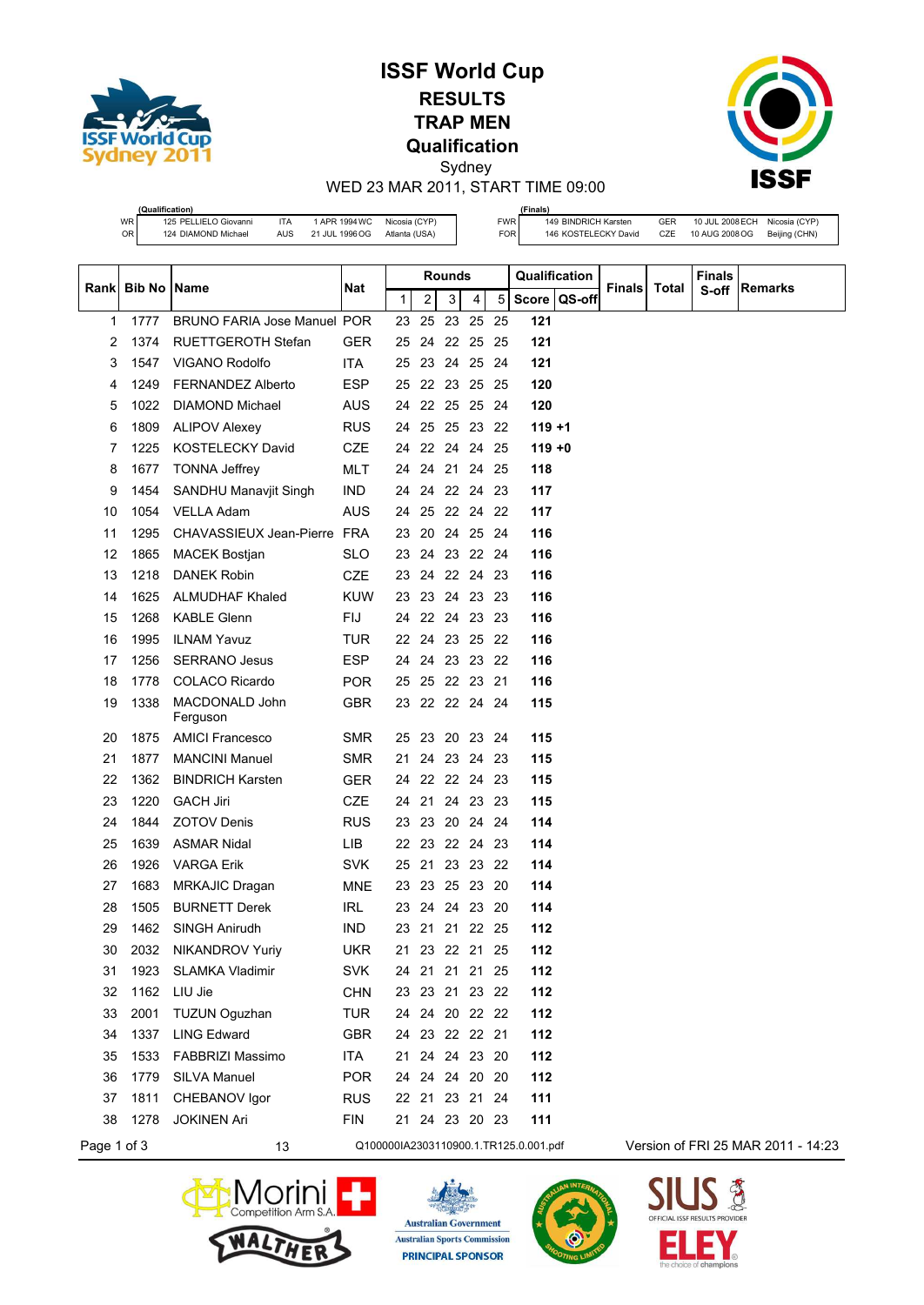|       |                    |                                 |            |    |       | Rounds         |          |     | Qualification |                |               |       | <b>Finals</b> |                |
|-------|--------------------|---------------------------------|------------|----|-------|----------------|----------|-----|---------------|----------------|---------------|-------|---------------|----------------|
| Rankl | <b>Bib No Name</b> |                                 | Nat        | 1  | 2     | 3              | 4        | 5   |               | Score   QS-off | <b>Finals</b> | Total | S-off         | Remarks        |
| 39    | 1535               | <b>FRASCA Erminio</b>           | <b>ITA</b> |    | 24 22 |                | 19 24 22 |     | 111           |                |               |       |               |                |
| 40    | 1467               | <b>SINGH Mansher</b>            | <b>IND</b> | 24 |       | 22 20 23       |          | 22  | 111           |                |               |       |               |                |
| 41    | 1754               | TOPACIO Hagen Alexander PHI     |            | 21 |       | 23 24 21       |          | 22  | 111           |                |               |       |               |                |
| 42    | 1191               | <b>ZHANG Yiyao</b>              | <b>CHN</b> |    |       | 22 21 24 23 21 |          |     | 111           |                |               |       |               |                |
| 43    | 1168               | <b>SUN Chonglun</b>             | <b>CHN</b> | 22 |       | 19 22 24       |          | 23  | 110           |                |               |       |               |                |
| 44    | 1641               | <b>BOU KAMEL Talih</b>          | LIB        | 23 |       | 21 23 19       |          | -23 | 109           |                |               |       |               | A <sub>3</sub> |
| 45    | 1869               | <b>ZNIDERCIC Matej</b>          | <b>SLO</b> |    |       | 23 21 21 23 21 |          |     | 109           |                |               |       |               |                |
| 46    | 1104               | COSTA Carlos Alberto Luiz<br>Da | <b>BRA</b> | 21 |       | 23 22 22 21    |          |     | 109           |                |               |       |               |                |
| 47    | 2057               | <b>MEIN Derrick Scott</b>       | USA        | 23 | 23    | 19 24          |          | 20  | 109           |                |               |       |               |                |
| 48    | 1507               | <b>MURPHY Philip</b>            | <b>IRL</b> |    |       | 23 20 24 22    |          | 20  | 109           |                |               |       |               |                |
| 49    | 2052               | <b>HADDEN Ryan</b>              | <b>USA</b> | 22 |       | 22 23 23       |          | -19 | 109           |                |               |       |               |                |
| 50    | 1077               | <b>BABAYEV Elchin</b>           | AZE        |    |       | 23 23 23 21    |          | 19  | 109           |                |               |       |               |                |
| 51    | 1604               | <b>LEE Young Sik</b>            | <b>KOR</b> |    |       | 21 24 22 20    |          | -21 | 108           |                |               |       |               |                |
| 52    | 1308               | <b>PAES Jean Yves</b>           | <b>FRA</b> | 22 |       | 22 22 22       |          | -20 | 108           |                |               |       |               |                |
| 53    | 1108               | <b>MAURINA Guilherme</b>        | <b>BRA</b> | 21 |       | 23 23 21       |          | 20  | 108           |                |               |       |               |                |
| 54    | 1069               | <b>SCHERHAUFER Andreas</b>      | <b>AUT</b> |    |       | 22 21 21 20    |          | 23  | 107           |                |               |       |               |                |
| 55    | 1788               | AL RUMAIHI Mohammed             | QAT        |    |       | 22 21 19 23    |          | -22 | 107           |                |               |       |               |                |
| 56    | 1328               | <b>EXTON Carl</b>               | <b>GBR</b> |    |       | 22 22 21       | 20       | 22  | 107           |                |               |       |               |                |
| 57    | 1065               | <b>GOISER Alois</b>             | AUT        |    |       | 23 22 20 20    |          | -22 | 107           |                |               |       |               |                |
| 58    | 2000               | SINMAZISIK Mustafa Can          | <b>TUR</b> |    |       | 22 24 19 20    |          | -22 | 107           |                |               |       |               |                |
| 59    | 1733               | SINCLAIR Allan                  | <b>NZL</b> |    | 23 24 | 18 20          |          | 22  | 107           |                |               |       |               |                |
| 60    | 1674               | <b>DEGUARA Rennie</b>           | MLT        | 21 |       | 22 20 24       |          | 20  | 107           |                |               |       |               |                |
| 61    | 1801               | <b>THOMPSON Richard Eric</b>    | <b>RSA</b> | 21 |       | 24 24 20       |          | 18  | 107           |                |               |       |               |                |
| 62    | 1918               | <b>FILIPOVIC Mario</b>          | <b>SVK</b> |    |       | 20 20 21 22 23 |          |     | 106           |                |               |       |               |                |
| 63    | 1506               | <b>BYRNE Wayne William</b>      | IRL        | 21 | 20    | 22 24          |          | 19  | 106           |                |               |       |               |                |
| 64    | 1100               | <b>BELLO Andre Luiz</b>         | <b>BRA</b> | 23 |       | 21 21 23       |          | 18  | 106           |                |               |       |               |                |
| 65    | 1725               | <b>FOSTER Geoffrey Bernard</b>  | <b>NZL</b> | 18 |       | 23 20 22 21    |          |     | 104           |                |               |       |               |                |
| 66    | 1037               | PEDULLA Nino                    | <b>AUS</b> | 21 |       | 21 21 21       |          | 20  | 104           |                |               |       |               |                |
| 67    | 1134               | MC DOUGALL Len                  | CAN        | 22 | 20    | 20             | - 19     | 22  | 103           |                |               |       |               |                |
| 68    | 1965               | <b>SRESTHAPORN Savate</b>       | THA        | 23 | 21    | 19 19 21       |          |     | 103           |                |               |       |               |                |
| 69    | 2031               | NAUMENKO Vyacheslav             | <b>UKR</b> |    |       | 22 21 19 20 20 |          |     | 102           |                |               |       |               |                |
| 70    | 2066               | SALAS Benjamin David            | <b>USA</b> | 21 |       | 19 22 20       |          | 19  | 101           |                |               |       |               |                |
| 71    | 1675               | <b>GALEA James</b>              | MLT        | 20 |       | 24 17 17 19    |          |     | 97            |                |               |       |               |                |
| 72    | 1722               | <b>BROWNE COLE Myles</b>        | <b>NZL</b> |    |       | 21 18 18 18 19 |          |     | 94            |                |               |       |               |                |
| 73    | 1079               | <b>ISMAYILOV Elvin</b>          | <b>AZE</b> | 19 |       | 18 20 17 19    |          |     | 93            |                |               |       |               |                |
| 74    | 1802               | THOMPSON Robert Ivan            | <b>RSA</b> |    |       | 18 14 15 16 16 |          |     | 79            |                |               |       |               |                |
|       | 1210               | <b>ELLINAS Georgios</b>         | <b>CYP</b> |    |       |                |          |     |               |                |               |       |               | <b>DNS</b>     |

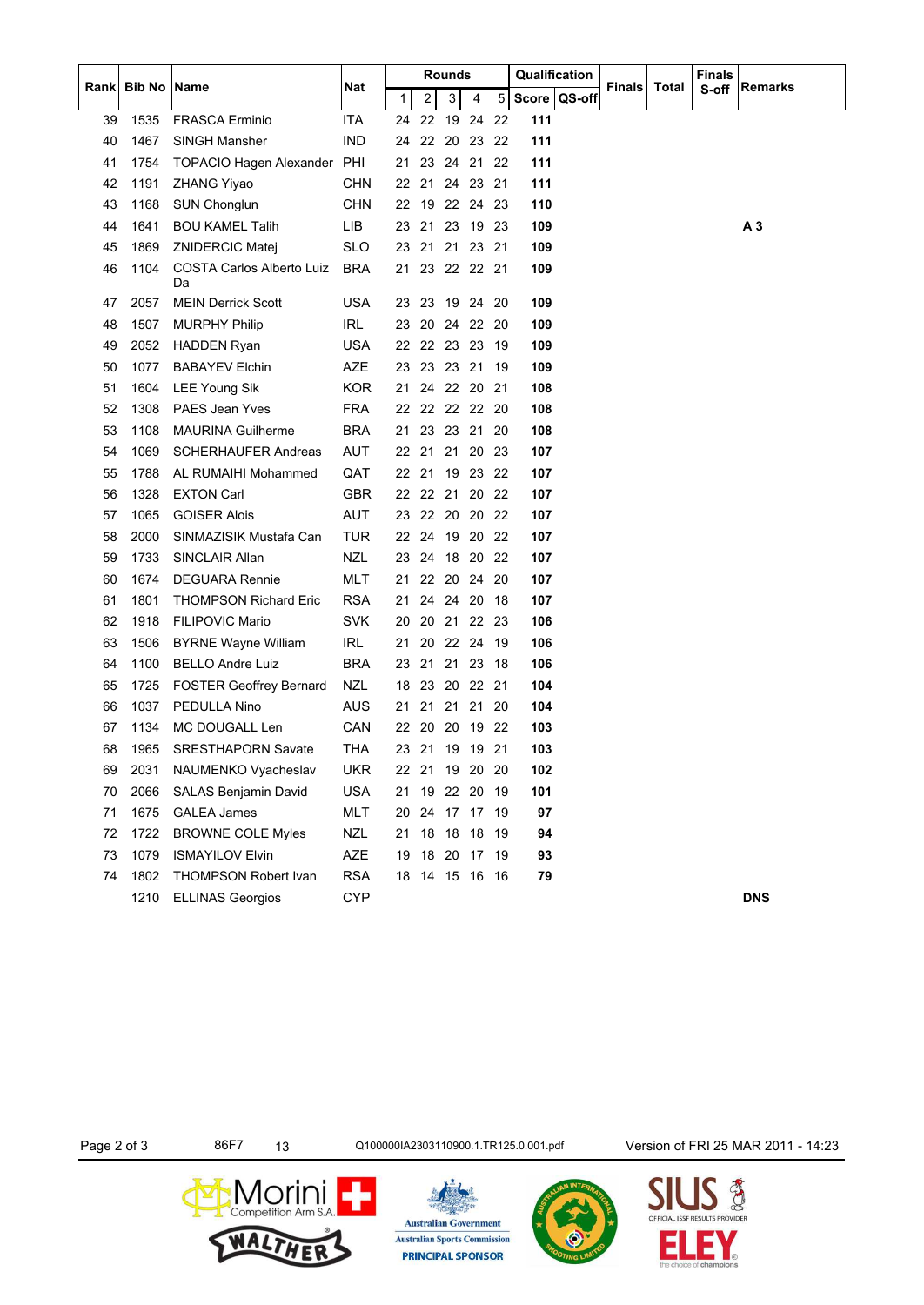|  | Rankl Bib No IName |  | <b>Nat</b> | Rounds      | Qualification  | Total<br><b>Finals</b> |  | <b>Finals</b> |  |
|--|--------------------|--|------------|-------------|----------------|------------------------|--|---------------|--|
|  |                    |  |            | $\sim$<br>ີ | 5 Score QS-off |                        |  | S-off Remarks |  |

## **Summary**

Number of shooters on this list: 75; Total number of shooters: 87

 $\sum_{\text{Competition Arm S.A.}}\prod_{\text{C}}\prod_{\text{C}}$ 

NALI

## **Note**

Please note that there are records equally achieved by several shooters and only the first to set the record is shown. Refer to the Records list on ISSF website: www.issf-sports.org

| A <sub>3</sub>                              | Shooter 1641 BOU KAMEL Talih (LIB) - ISSF Rule 9.13.4.4.2 Absent Shooter                                      |      |                                                    |                                                                                                |                                                 |                                                                                                         |                                    |  |  |  |  |
|---------------------------------------------|---------------------------------------------------------------------------------------------------------------|------|----------------------------------------------------|------------------------------------------------------------------------------------------------|-------------------------------------------------|---------------------------------------------------------------------------------------------------------|------------------------------------|--|--|--|--|
| Legend                                      |                                                                                                               |      |                                                    |                                                                                                |                                                 |                                                                                                         | DFF4FB74                           |  |  |  |  |
| <b>Bib No</b><br><b>FOR</b><br>OG.<br>S-off | <b>Bib Number</b><br><b>Final Olympic Record</b><br><b>Olympic Games</b><br>Shoot-off                         |      | <b>DNS</b><br><b>FWR</b><br><b>OR</b><br><b>WC</b> | <b>Did Not Start</b><br><b>Final World Record</b><br><b>Olympic Record</b><br><b>World Cup</b> | <b>ECH</b><br><b>Nat</b><br>QS-off<br><b>WR</b> | <b>European Championships</b><br><b>Nation</b><br><b>Qualification Shoot-off</b><br><b>World Record</b> |                                    |  |  |  |  |
| History                                     | Release: Approved Version 1 (25/03/2011 2:23:32 PM)<br>Release: Preliminary Version 1 (25/03/2011 2:05:06 PM) |      |                                                    |                                                                                                |                                                 |                                                                                                         |                                    |  |  |  |  |
| Page 3 of 3                                 |                                                                                                               | 86F7 | 13                                                 |                                                                                                | Q100000IA2303110900.1.TR125.0.001.pdf           |                                                                                                         | Version of FRI 25 MAR 2011 - 14:23 |  |  |  |  |
|                                             |                                                                                                               |      |                                                    |                                                                                                |                                                 |                                                                                                         |                                    |  |  |  |  |

**Australian Government Australian Sports Commission** 

**PRINCIPAL SPONSOR** 

**STUS PROVIDER** 

E

Е